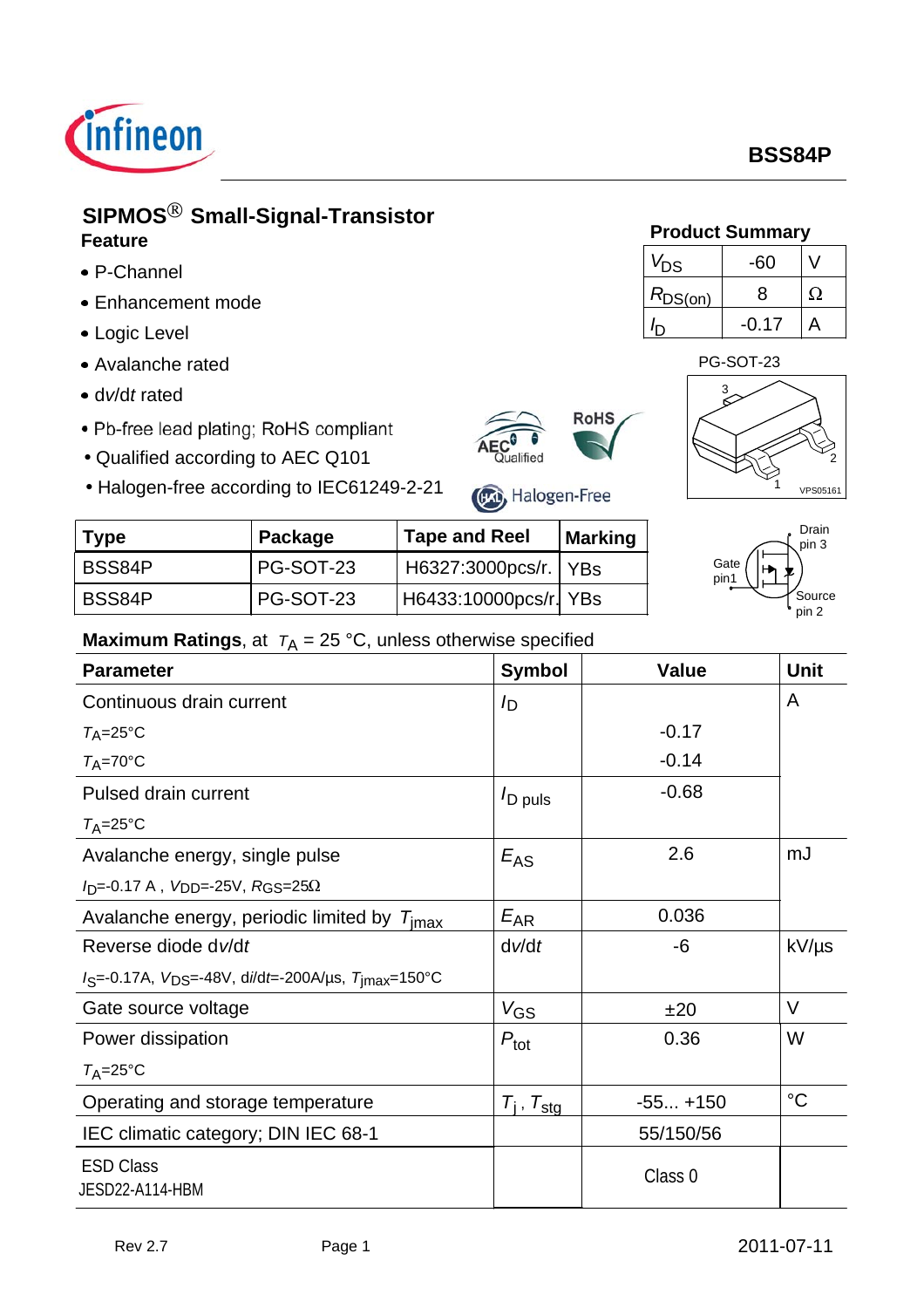

#### **Thermal Characteristics**

| <b>Parameter</b>                               | <b>Symbol</b><br><b>Values</b> |      | <b>Unit</b>    |      |     |
|------------------------------------------------|--------------------------------|------|----------------|------|-----|
|                                                |                                | min. | typ.           | max. |     |
| <b>Characteristics</b>                         |                                |      |                |      |     |
| Thermal resistance, junction - soldering point | $R_{thJS}$                     |      | $\blacksquare$ | 200  | K/W |
| (Pin 3)                                        |                                |      |                |      |     |
| SMD version, device on PCB:                    | $R_{thJA}$                     |      |                |      |     |
| @ min. footprint                               |                                |      | $\blacksquare$ | 350  |     |
| $@6$ cm <sup>2</sup> cooling area 1)           |                                |      | $\blacksquare$ | 300  |     |

# **Electrical Characteristics**, at  $T_A = 25$  °C, unless otherwise specified

| <b>Parameter</b>                                     | <b>Symbol</b>    | <b>Values</b> |        |        | <b>Unit</b> |
|------------------------------------------------------|------------------|---------------|--------|--------|-------------|
|                                                      |                  | min.          | typ.   | max.   |             |
| <b>Static Characteristics</b>                        |                  |               |        |        |             |
| Drain-source breakdown voltage                       | $V_{(BR)DSS}$    | $-60$         |        |        | $\vee$      |
| $V$ <sub>GS</sub> =0, $I_D$ =-250µA                  |                  |               |        |        |             |
| Gate threshold voltage, $V_{\rm GS} = V_{\rm DS}$    | $V_{GS(th)}$     | -1            | $-1.5$ | $-2$   |             |
| $ID=-20\mu A$                                        |                  |               |        |        |             |
| Zero gate voltage drain current                      | $I_{\text{DSS}}$ |               |        |        | μA          |
| $V_{DS} = -60V$ , $V_{GS} = 0$ , $T_A = 25^{\circ}C$ |                  |               | $-0.1$ | $-1$   |             |
| $V_{DS} = -60V$ , $V_{GS} = 0$ , $T_A = 125$ °C      |                  |               | $-10$  | $-100$ |             |
| Gate-source leakage current                          | $I_{GSS}$        |               | $-10$  | $-100$ | nA          |
| $V$ <sub>GS</sub> =-20V, $V_{DS}=0$                  |                  |               |        |        |             |
| Drain-source on-state resistance                     | $R_{DS(on)}$     |               | 8      | 12     | $\Omega$    |
| $VGS = -4.5V$ , $I_D = -0.14A$                       |                  |               |        |        |             |
| Drain-source on-state resistance                     | $R_{DS(on)}$     |               | 5.8    | 8      |             |
| $V$ <sub>GS</sub> =-10V, $I$ <sub>D</sub> =-0.17A    |                  |               |        |        |             |

<sup>1</sup>Device on 40mm\*40mm\*1.5mm epoxy PCB FR4 with 6cm² (one layer, 70 µm thick) copper area for drain connection. PCB is vertical without blown air.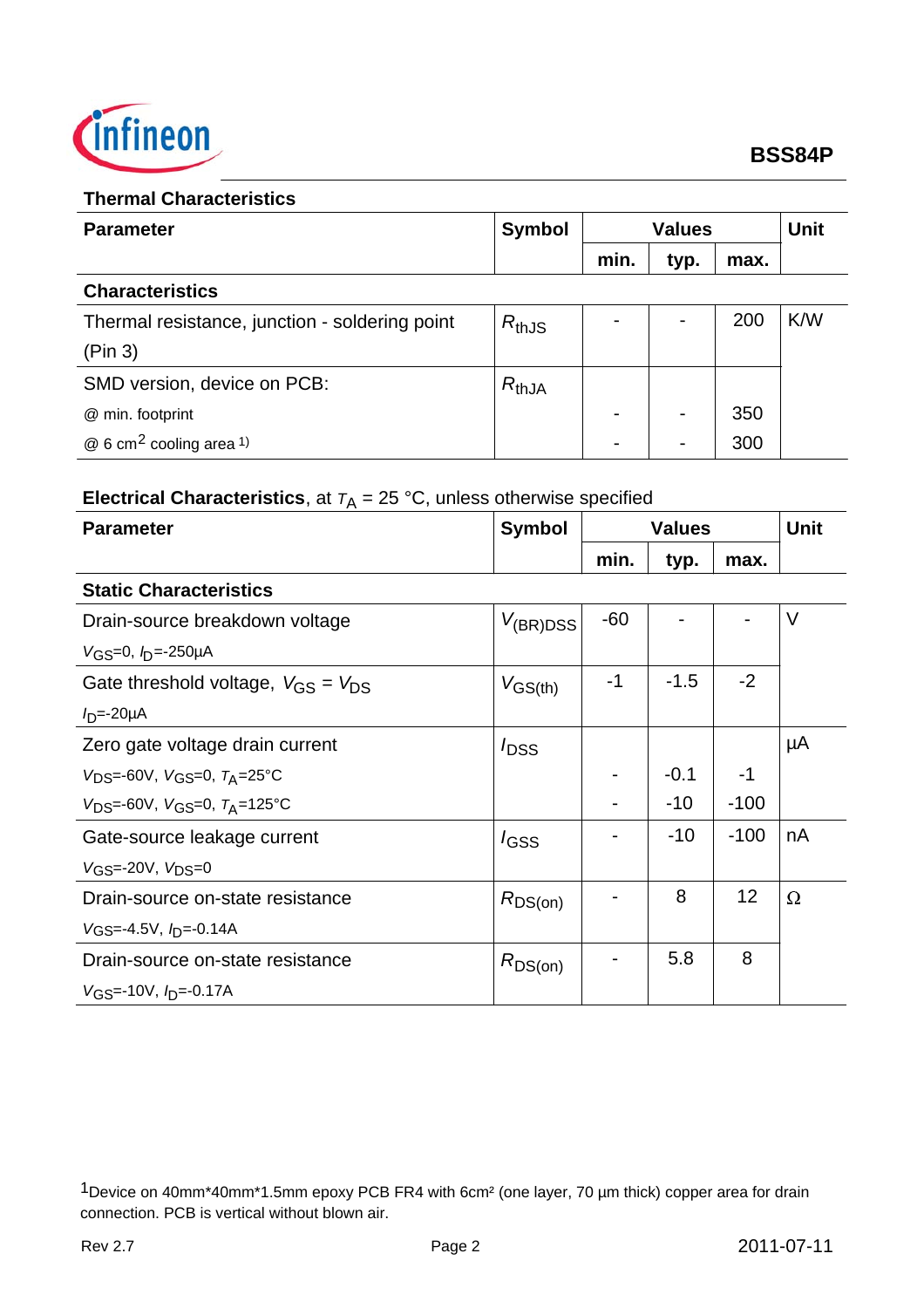

| <b>Parameter</b>                   | <b>Symbol</b>    | <b>Conditions</b>                                              | <b>Values</b>  |                |      | <b>Unit</b> |
|------------------------------------|------------------|----------------------------------------------------------------|----------------|----------------|------|-------------|
|                                    |                  |                                                                | min.           | typ.           | max. |             |
| <b>Dynamic Characteristics</b>     |                  |                                                                |                |                |      |             |
| Transconductance                   | $g_{\rm fs}$     | $V_{DS} \leq 2 \times I_D \times R_{DS(on)max}$<br>$ID=-0.14A$ | 0.065          | 0.13           |      | S           |
| Input capacitance                  | $C_{\text{ISS}}$ | $V_{GS}=0, V_{DS}=25V,$                                        | $\blacksquare$ | 15             | 19   | pF          |
| Output capacitance                 | $C_{\rm 0ss}$    | $f=1$ MHz                                                      |                | 6              | 8    |             |
| Reverse transfer capacitance       | $C_{\text{rss}}$ |                                                                |                | $\overline{2}$ | 3    |             |
| Turn-on delay time                 | $t_{d(on)}$      | $V_{DD} = -30V$ , $V_{GS} = -4.5V$ ,                           |                | 6.7            | 10   | ns          |
| Rise time                          | $t_{\sf r}$      | $ID=-0.14A$ , $RG=25\Omega$                                    |                | 16.2           | 24.3 |             |
| Turn-off delay time                | $t_{\rm d(Off)}$ |                                                                | -              | 8.6            | 12.9 |             |
| <b>Fall time</b>                   | tf               |                                                                |                | 20.5           | 30.8 |             |
| <b>Gate Charge Characteristics</b> |                  |                                                                |                |                |      |             |

# **Electrical Characteristics**, at  $T_A = 25$  °C, unless otherwise specified

| Gate to source charge | $Q_{\rm{gs}}$   | $V_{\text{DD}} = -48V$ , $I_{\text{D}} = -0.17A$ | 0.25    | 0.37 | nC |
|-----------------------|-----------------|--------------------------------------------------|---------|------|----|
| Gate to drain charge  | $Q_{\text{gd}}$ |                                                  | 0.3     | 0.45 |    |
| Gate charge total     | $Q_{q}$         | $V_{\text{DD}} = -48V, h_{\text{D}} = -0.17A,$   |         | 1.5  |    |
|                       |                 | $V$ <sub>GS</sub> =0 to -10V                     |         |      |    |
| Gate plateau voltage  |                 | $V($ plateau) $V_{DD}$ =-48V, $I_D$ =-0.17A      | $-3.42$ |      |    |
|                       |                 |                                                  |         |      |    |

### **Reverse Diode**

| Inverse diode continuous                                 | I <sub>S</sub>             | $T_{\rm A}$ =25°C                              | $\blacksquare$ |                | $-0.17$ |    |
|----------------------------------------------------------|----------------------------|------------------------------------------------|----------------|----------------|---------|----|
| forward current                                          |                            |                                                |                |                |         |    |
| Inv. diode direct current, pulsed <i>I</i> <sub>SM</sub> |                            |                                                |                | $\blacksquare$ | $-0.68$ |    |
| Inverse diode forward voltage                            | V <sub>SD</sub>            | $V$ <sub>GS</sub> =0, $I$ <sub>F</sub> =-0.17A |                | $-0.93$        | $-1.24$ |    |
| Reverse recovery time                                    | $\mathbf{r}$               | $V_R$ =-30V, $I_F = I_S$ ,                     |                | 23             | 34      | ns |
| Reverse recovery charge                                  | $\mathsf{Q}_{\mathsf{rr}}$ | $di$ F/dt=100A/µs                              |                | 10             | 15      | nC |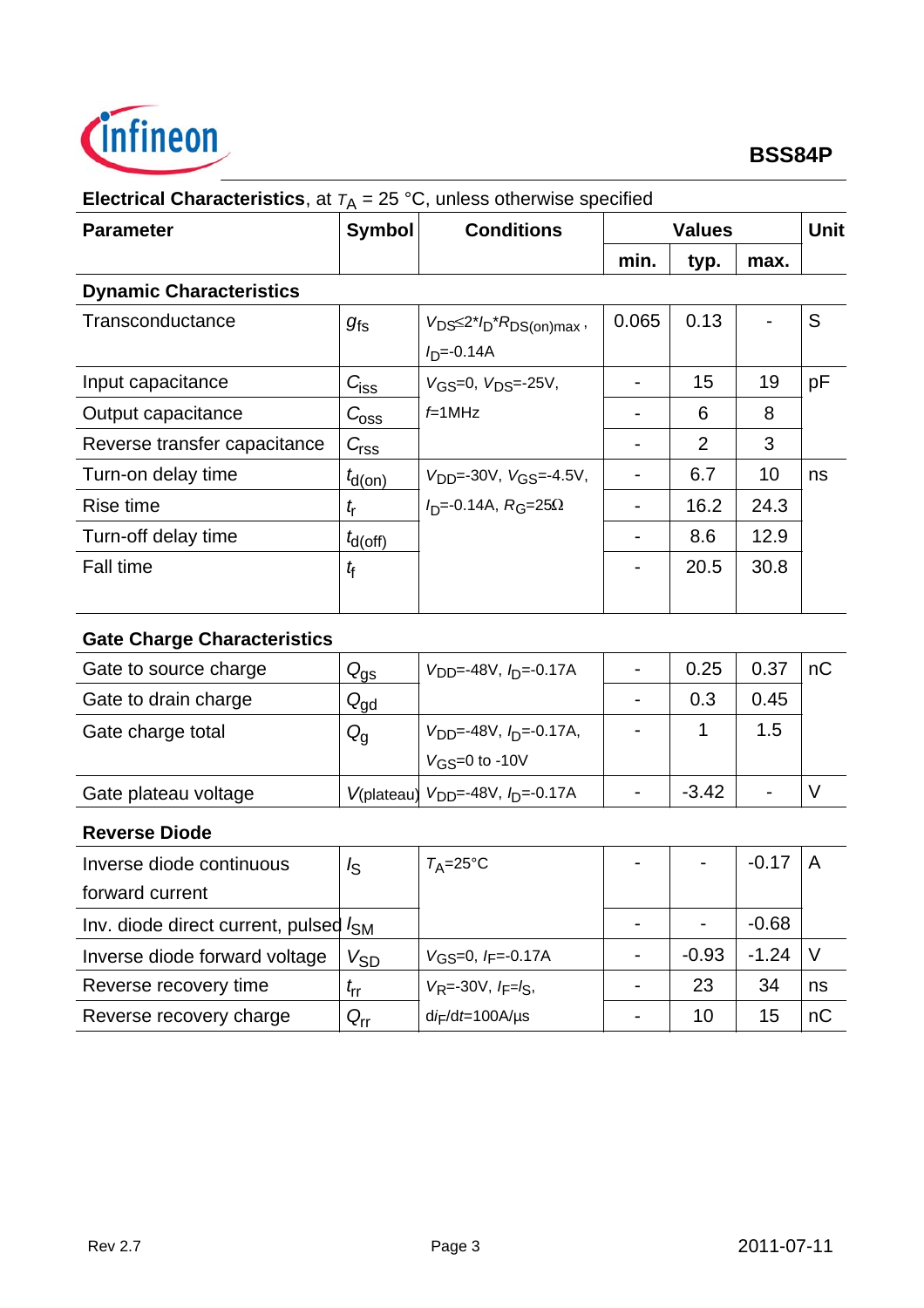

#### **1 Power dissipation**

 $P_{\text{tot}} = f(T_A)$ 



### **3 Safe operating area**

 $I_D = f(V_{DS})$ parameter :  $D = 0$ ,  $T_A = 25$  °C  $-10^{-1}$   $-10^{0}$   $-10^{1}$   $V$   $-10^{2}$ *V*DS  $-10^{-3}$  $-10^{-2}$  $-10^{-1}$  $-10^{0}$  $-10^{1}$ A BSS 84 P *I*<sup>D</sup> **ROSE** / *<sup>I</sup>*<sup>D</sup> DC 10 ms 1 ms  *t* p = 170.0µs

## **2 Drain current**



## **4 Transient thermal impedance**

 $Z_{thJA} = f(t_p)$ 



Rev 2.7 2011-07-11 Page 4 2011-07-11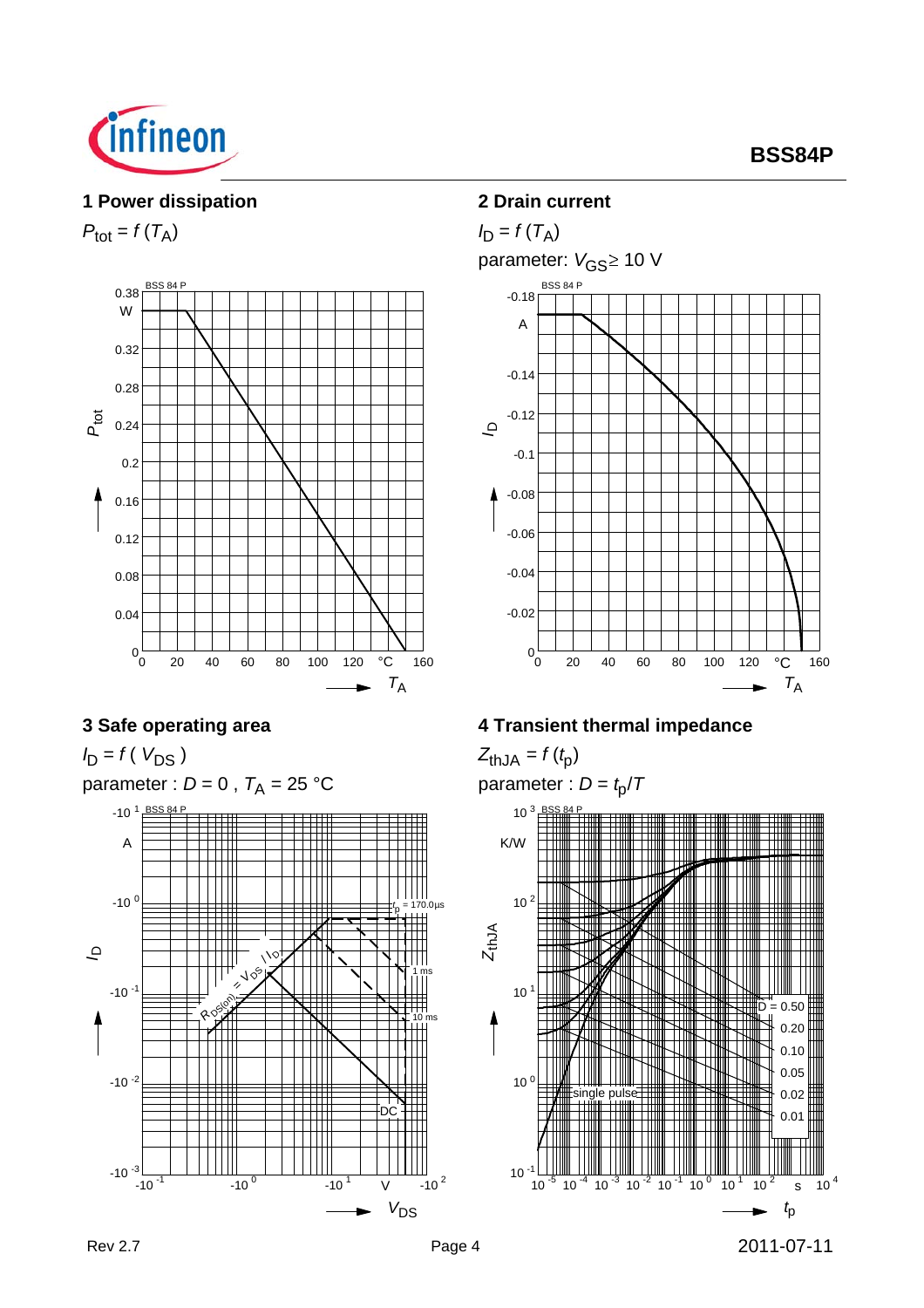

## **5 Typ. output characteristic**

 $I_D = f(V_{DS})$ 

parameter:  $T_i = 25 °C$ 



## **7 Typ. transfer characteristics**

*I*<sub>D</sub>= *f* (*V*<sub>GS</sub> ); |*V*<sub>DS</sub>|≥ 2 x |*I*<sub>D</sub>| x *R*<sub>DS(on)max</sub> parameter: *T*j = 25 °C



#### **6 Typ. drain-source on resistance**



### **8 Typ. forward transconductance**

 $g_{fs} = f(I_D)$ parameter: *T*j = 25 °C

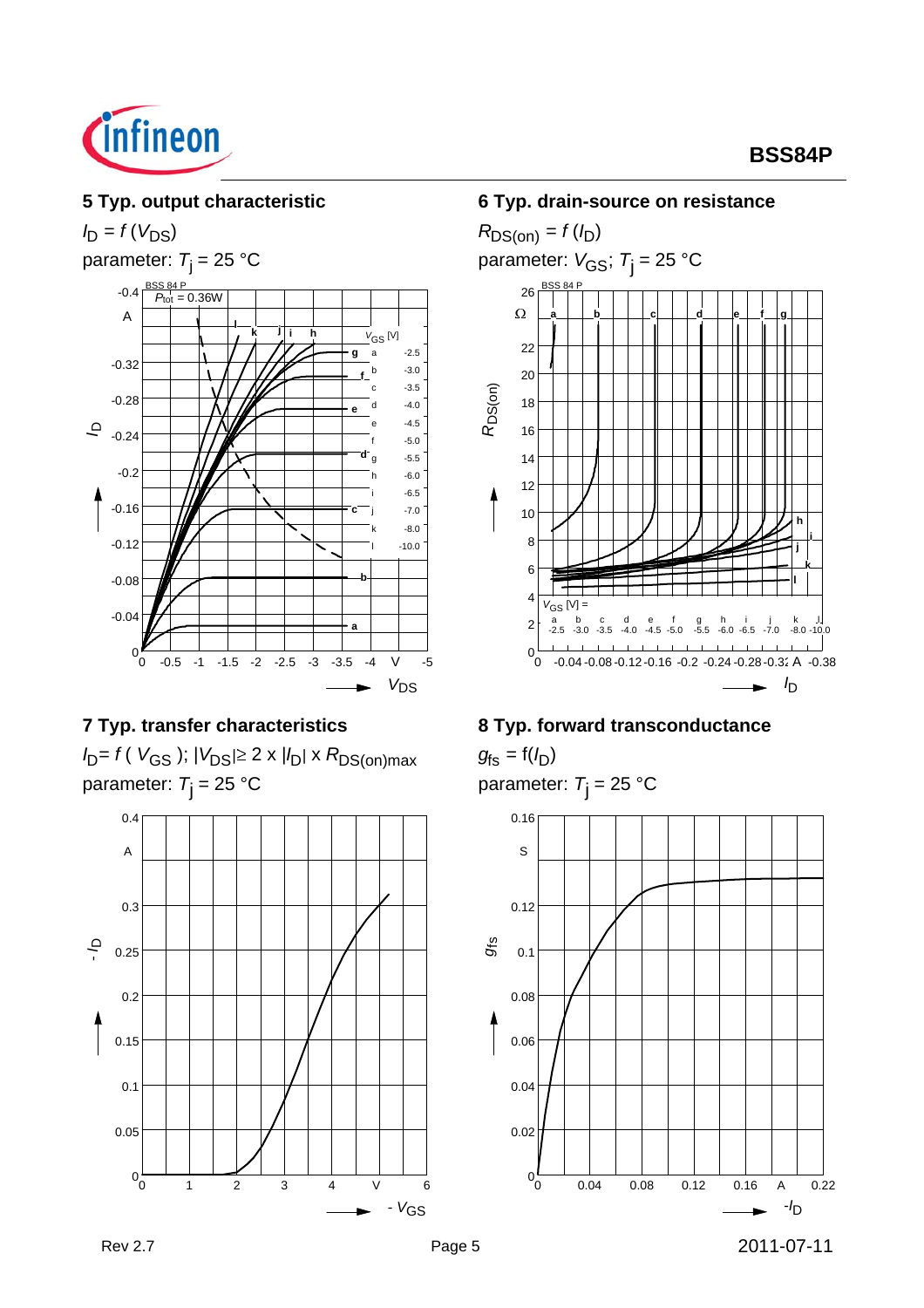

#### **9 Drain-source on-state resistance**

 $R_{DS(on)} = f(T_j)$ parameter :  $I_D$  = -0.17 A,  $V_{GS}$  = -10 V -60 -20 20 60 100 °C 180 *T*A  $^{0}$  –60 2 4 6 8 10 12 14 16 18  $\overline{\Omega}$  $21$ *R*DS(on) *typ 98%*

## **11 Typ. capacitances**

 $C = f(V_{DS})$ 

```
parameter: V_{\text{GS}}=0, f=1 MHz
       10<sup>1</sup>10<sup>2</sup>pF
\circCoss
                                        Ciss
```
0 5 10 V 20

Crss

#### **10 Typ. gate threshold voltage**

 $V_{GS(th)} = f(T_{\rm j})$ parameter:  $V_{GS} = V_{DS}$ 



### **12 Forward character. of reverse diode**

 $I_F = f(V_{SD})$ 

Rev 2.7 2011-07-11 **Page 6** 2011-07-11 parameter: *T*j , tp = 80 µs 0 -0.4 -0.8 -1.2 -1.6 -2 -2.4 V -3 *V*SD  $-10^{-3}$  0  $-10^{-2}$  $-10^{-1}$  $-10<sup>0</sup>$ A BSS 84 P *I*<sup>F</sup>  $T$  $= 25 °C$  typ *T*j  $= 25 °C (98%)$  $T$ <sub>j</sub> = 150 °C typ *T*j  $= 150 °C (98%)$ 

# **BSS84P**

 $10^{0}$   $\frac{1}{0}$ 

- *V*DS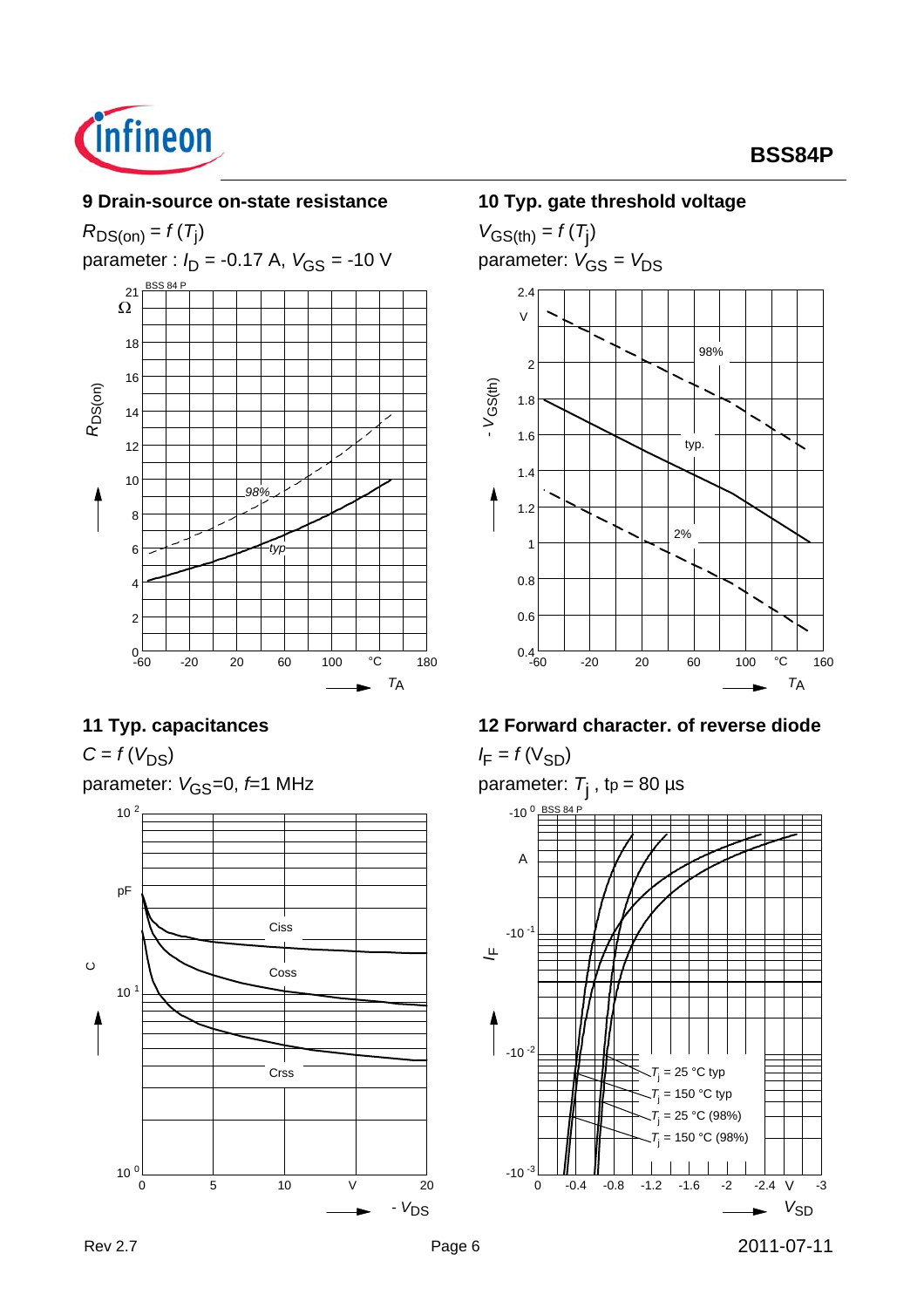

## **13 Typ. avalanche energy**

*E*AS = *f* (*T*A), parameter:

 $I_D$  = -0.17 A ,  $V_{DD}$  = -25 V,  $R_{GS}$  = 25  $\Omega$ 



### **15 Drain-source breakdown voltage**

 $V_{(BR)DSS} = f(T_A)$ 



#### **14 Typ. gate charge**

 $V_{GS} = f (Q_{Gate})$ parameter: *I*<sub>D</sub> = -0.17 A pulsed; *T*<sub>j</sub> = 25 °C BSS 84 P